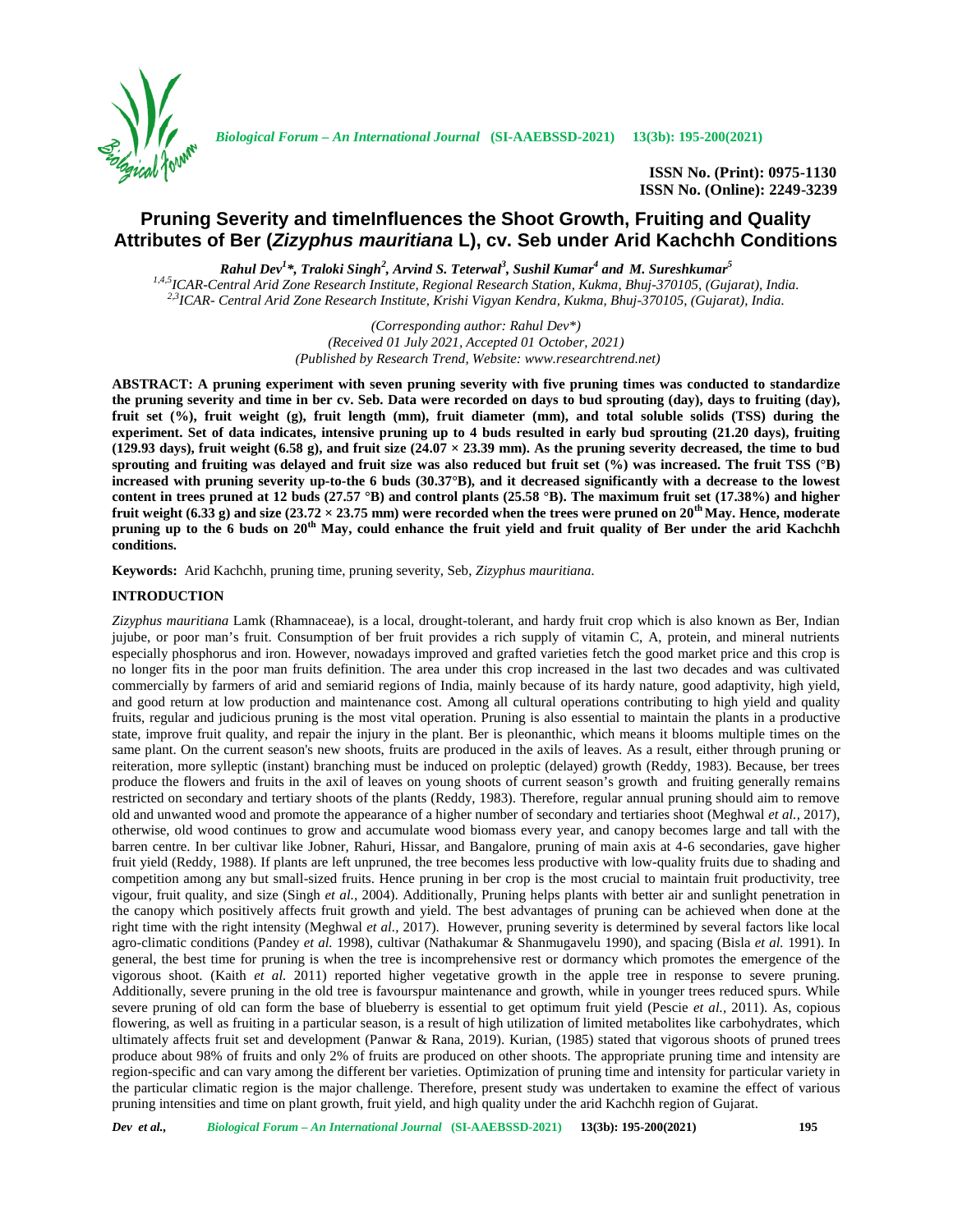### **MATERIAL AND METHODS**

The field experiment was carried out to investigate the response of ber cv. Seb to the different pruning severity and time in the year 2017. The experimental site was the Arid horticulture block of ICAR – Central Arid Zone Research Institute, Regional Research Station, Kukma, Bhuj (latitude 23°21<sup>19</sup> - 23°21<sup>33</sup> N, longitude 69°79<sup>72</sup> - 69°78<sup>78</sup> E). The climate of the experimental site is hot and arid with a maximum temperature of 48° C during summer and a minimum of 2° C during winter. The average rainfall of the Kachchh region is 326 mm and most of the rainy days occur from July to September with high evapotranspiration that ranges from 1500-2000 mm per year. In general soil of the experimental site was sandy loam to silty loam with minimum and maximum soil pH (7.0 - 9.0) and EC (0.10 - 2.71 dSm<sup>-1</sup>). The fifteen-year-old ber plants were selected for the pruning severity experiment and uniform recommended cultivation practices except pruning were carried out during the experiment. The one tree per treatment per replication was selected using a randomized block design with three replications. The secondary branches of selected trees were pruned at weekly intervals *i.e.* on  $13<sup>th</sup>$  May,  $20<sup>th</sup>$  May,  $27<sup>th</sup>$  May,  $03<sup>rd</sup>$  June, and  $10<sup>th</sup>$  June with seven pruning intensities *i.e.* leaving 2 buds, 4 buds, 6 buds, 8 buds, 10 buds, 12 buds and leaving all buds (no pruning) in each branch. The exposed parts of the pruned shoot were covered with Bordeaux mixture paste to avoid any microbial infection. Just after the pruning plants were monitored regularly for recording days to bud sprouting (day) and days to fruiting (day), while fruit set (%) was calculated after the flowering started. Twenty representative mature fruits were picked randomly from each treatment and these fruits were then analyzed for different yield traits like fruit weight (g), fruit length (mm), fruit diameter (mm), and total soluble solids (TSS) in the laboratory. Fruit TSS (° B) was measured with the help of a digital refractometer (Atago N 1, Brix 0~32%, Japan). Fruit length and diameter were estimated through the electronic digital vernier caliper. For determination of percent fruit set, ten cymes were selected on the pruned secondary branches, and before to anthesis, flowers were counted in each cyme. The percent fruit set was recorded 15-20 days after the petal fall as follows.

#### Fruit set  $(\%) =$ Total no. of  $T_{\text{total no. of fruits}} \times 100$

The statistical analysis of data was carried out in a randomized block design with a factorial arrangement. Experimental data were analyzed using the statistical software package for agricultural research workers (Sheoran *et al.* 1998).

### **RESULTS AND DISCUSSION**

The significant effect of various pruning intervals and pruning intensities on the day to bud sprout of ber cv. Seb was noted. Among different pruning intensities, intensive pruning (at 2 buds), resulted in earlier bud sprouting (19.47 days) and was closely followed by pruning leaving 4 buds (21.20 days). As pruning intensity decreases, bud sprouting was delayed. Pruning of branch at 12 buds took higher time for bud sprouting (26.0 days), while, control plant (no pruning) sprouted very late (after 29.87 days) which was almost delayed by 10 days, compared to intensive pruning (leaving 2 buds) treatments. The earliest bud sprout was noted when plants were pruned on May 27 (20 days), followed by May 13 (22.57 days). However, the late bud sprouting (26.71 days after pruning) was recorded in the plants pruned in June  $(i.e. 10<sup>th</sup>$ June). The interaction of pruning time and pruning severities shows a significant variation in sprouting time. The earliest bud sprouting was noted when the plant pruned leaving 2 buds on May 27 (Fig. 1).



**Fig. 1.** Effect of level of pruning and pruning time on the day to bud sprouting of Ber cv. Seb.

As the pruning severity increased, early flowering and fruiting were observed (Fig. 2). Pruning of shoots leaving 2 buds resulted in precocious fruiting in 128.67 days followed by in shoots pruned leaving 4 buds (129.93 days) however, very late fruiting (136.47 days) was recorded in shoots received no pruning. The fruiting is about delayed by 8 days in the control plants compare to severe pruning treatment (leaving 2 buds). Irrespective of the severity of pruning, the date of pruning significantly affects required days to fruit. The earliest pruning date *i.e.* 13 May resulted in the earliest fruiting as well *i.e.* on 23 September. While fruiting was delayed by 30 days when shoot pruning was delayed by 21 days *i.e.* 03<sup>rd</sup>June compare to early pruning (13 May). On the contrary, if pruning is delayed further  $(10^{th}$ June), thence time taken to fruit was reduced by 17 days, compared to early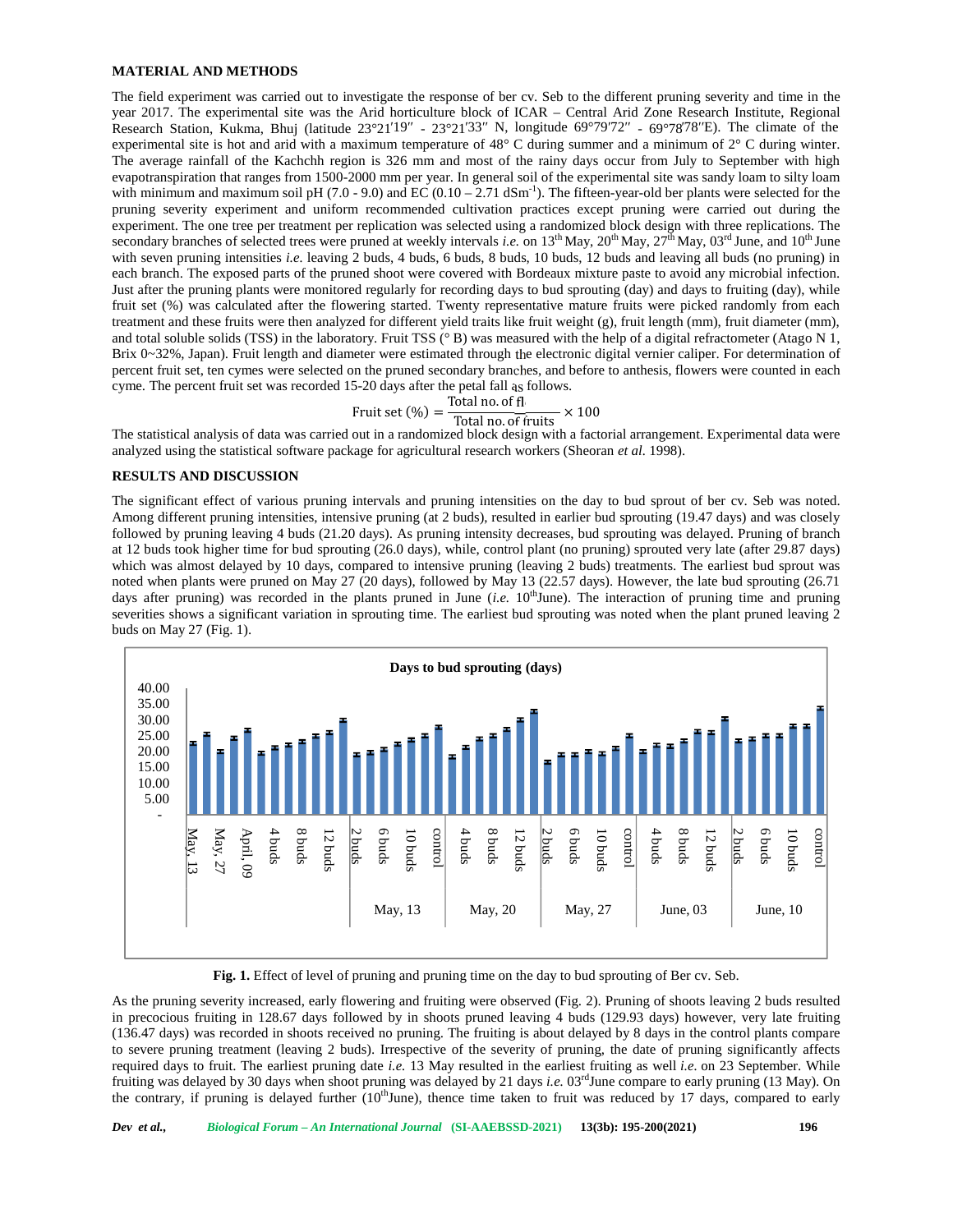pruning done on 13<sup>th</sup>May. Among the treatment combinations, the earliest fruiting was observed on 11 September in the trees pruned on  $13<sup>th</sup>$ May leaving 2 buds in the shoots. Similarly in an experiment by Kumar *et al.* (2014), early bud sprouting (20.50 days) was recorded with severe pruning treatment (60% pruning of previous year shoot growth), compared to control (35.00 days) and the light pruning intensity (10% shoot pruning; 26.75 days). About 28 days advance in bud sprout was recorded in early pruned trees ( $13<sup>th</sup>$  May) compare to late pruning ( $10<sup>th</sup>$ June). Devi and Babu (1993) also reported the advancement of bud sprouting in severe pruning. They also reported that early pruning of shoots (April) resulted in early bud sprouting. Similar to the advancement of day to sprouting under the severe pruning treatment, about one week early flowering and fruiting was recorded with severe pruning (leaving 2 buds), compare to light pruning (leaving 12 buds) and control treatment. Likewise, initiation of fruiting was started on  $23<sup>rd</sup>$  September in the trees pruned on  $13<sup>th</sup>May$  and fruiting was delayed by a month ( $23<sup>rd</sup>$  October) when pruning was carried out on 3rd June. Sandhu *et al.,* (1992) reported about 24 days advance flowering in ber trees when the pruning was early on 1<sup>st</sup>May compare to late pruning done on 28<sup>th</sup> July. Further, several studies found delayed flowering and fruiting as a result of delayed pruning (Kundu, 1994). Similarly, in Kinnow (*Citrus reticulata*) plants, pruning resulted earlier shoot emergence as compared to unpruned trees and it was recorded earliest in severely pruned trees (Dhaliwal *et al.*, 2014).



**Fig. 2.** Effect of Level of Pruning and Pruning Time on the days to fruiting of Ber cv. Seb.

A higher fruit set (%) was recorded with the light pruning treatment and control (Fig. 3). In severe and moderate pruning treatment (2 to 8 buds) comparatively lesser fruit set (12.07 to 13.56%) was observed. While, the light pruning by leaving 12 buds resulted in maximum fruit setting (15.48%), which was significantly higher than other pruning treatments and at par with the fruit set in control trees (14.52%). Time of pruning also affects the fruit set percentage and the maximum fruit set (17.38%) was recorded when the trees pruned on 20<sup>th</sup>May. Whereas, minimum fruit (10.60%) set was noted on the trees pruned late *i.e.*  $03<sup>rd</sup>$  June. The interaction between pruning severity (leaving 6 buds) and pruning time (20<sup>th</sup>May) resulted in a maximum fruit set (19.97%).



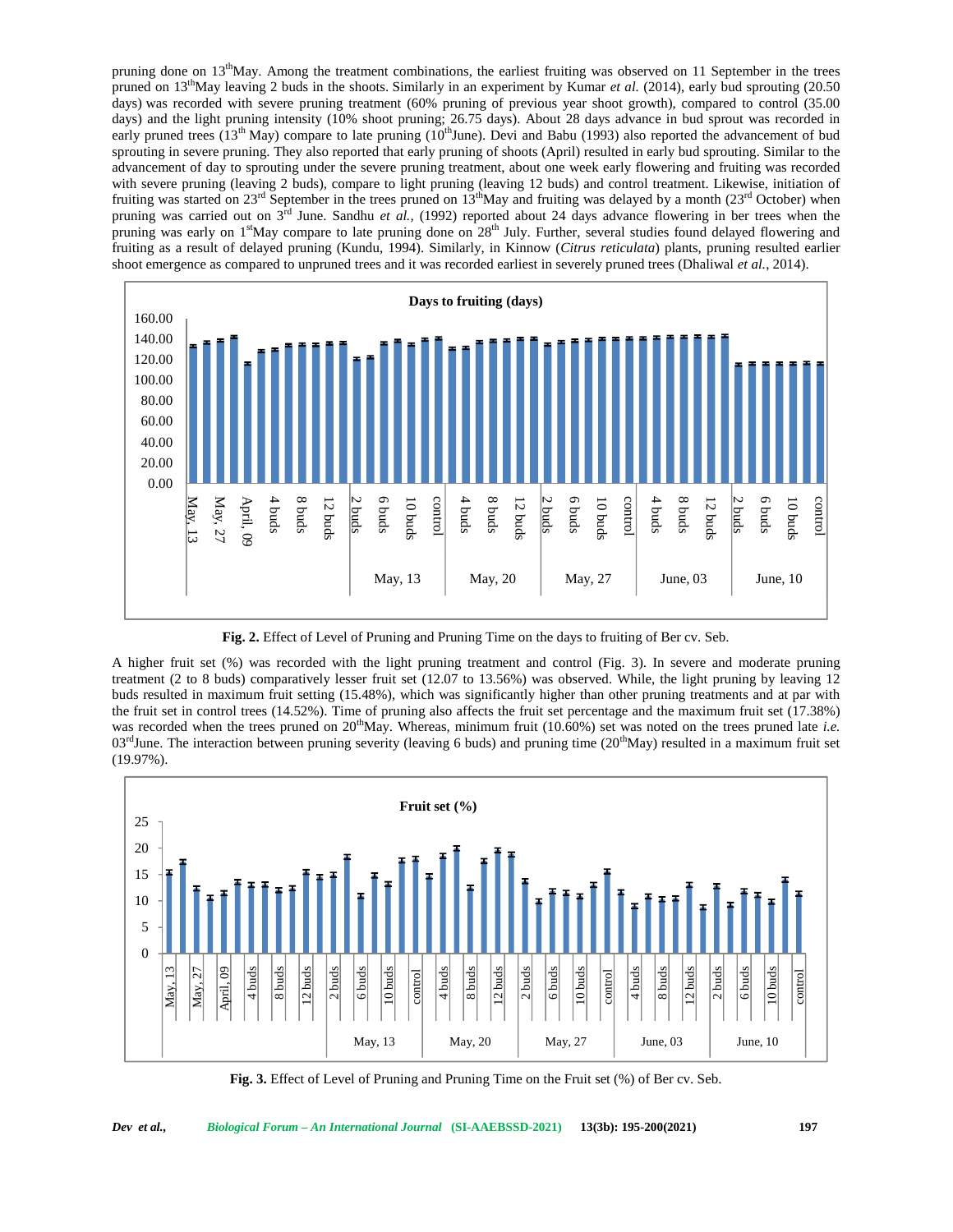The time and intensity of shoot pruning significantly influence the fruit yield traits like fruit diameter, length, and fruit weight as presented in Fig. 4-5. Among the pruning treatment, severe pruning of shoots yielded good size fruits, and maximum fruit diameter in the trees was pruned leaving 4 buds (23.39 mm) and 2 buds (23.32 mm) and minimum in the trees left un-pruned (20.75 mm). Early pruning of shoots during May ( $13<sup>th</sup>$  May) resulted in bigger size fruit particularly tree pruned on  $13<sup>th</sup>$  May produce maximum fruit diameter (23.75 mm) followed by in tree pruned on  $20<sup>th</sup>$  May (22.59 mm) and significantly minimum fruit diameter was noted in the shoots pruned late *i.e.* 10<sup>th</sup> June. Interaction between pruning time and severity indicated that severe pruning (leaving 2 buds) in May  $(13<sup>th</sup>$  May) was yielded fruits with a maximum diameter (26.86 mm) than the light pruning treatment (12 buds) on  $10<sup>th</sup>$  June (17.83 mm). The result of the pruning treatments showed that moderate pruning upto 6 buds treatment positively affects the fruit length, however, further, decrease in the pruning severity, fruit length decreases significantly. Maximum fruit length was noted on the shoots pruned leaving 4 buds (24.07 mm), followed by leaving 6 buds (23.73 mm) and the minimum was recorded on the shoots pruned leaving 12 buds (21.13 mm) and control plants (21.16 mm). The time of pruning indicated the delayed pruning is not beneficial for the fruit growth and length of fruit is decreased, on the trees pruned in the late June (10<sup>th</sup> June) compare to tree pruned in the early May. The maximum length of fruits (23.72 mm) was recorded when the trees were on 13<sup>th</sup> May and the least fruit length (21.21 mm) was recorded when the trees were pruned on  $10^{th}$ June. Among the interaction treatment, the longest fruit (28.17 mm) was reported in trees pruned on  $13^{th}$ May leaving 6 buds on the shoots and the minimum length of fruits was noted in control trees (20.06 mm) of  $10^{th}$ June treatment.



**Fig. 4.** Effect of Level of Pruning and Pruning Time on the Fruit length and diameter of Ber cv. Seb**.**

The average weight of fruit varied significantly in the different pruning treatments (Fig. 5). However, significantly higher individual fruit weight was observed in the trees pruned leaving 6 buds (6.33 g) and 4 buds (6.58 g) and decreased under the light pruning treatments. Pruning of the tree leaving 6 to 12 buds does not make any significant difference in the fruit weight among them. The minimum weight of fruit (4.30 g) was recorded in the control trees. Among the pruning time experiment, early pruning (13<sup>th</sup>May) positively increase the fruit weight to the maximum extent (6.33 g) and late pruning (10<sup>th</sup>June) decreases the fruit weight (4.87 g) significantly. Whereas the interaction between pruning severity and pruning time resulted in maximum fruit weight (5.99 g) in the trees pruned on 13 May leaving 4 buds and minimum fruit weight (3.64 g) in control tree of  $03^{\text{rd}}$ June. In the same line, Kundu (1994) obtained maximum fruit set and fruit retention by pruning half of the primary branches keeping 15 buds on the shoot on 30<sup>th</sup> May. However, Gupta *et al.* (1990) reported that moderate pruning on  $30<sup>th</sup>$  May was beneficial for higher fruit set and fruit retention in ber. Early pruning in May (20<sup>th</sup>May) was beneficial for a higher fruit set. As delayed pruning in June declined the fruit set by 6.7%. Similarly, a significantly higher fruit set was reported by Sandhu *et al.,* (1992) in the trees pruned in May  $(30<sup>th</sup>$  May) than trees pruned late in June  $(14<sup>th</sup>$  June) and it further declined to the lowest level in the trees pruned very late on 28<sup>th</sup> July. The finding of the present investigation indicated that with an increase in pruning severity, the fruit size (length × diameter) increased up to 6 buds and thereafter it decreased and found minimum in the trees left un-pruned. Similarly, early pruning of shoots during May resulted in bigger size fruit (length × diameter) and significantly minimum fruit diameter and the length was noted in the shoots pruned late in June. Singh *et al*., (2004) also obtained similar results that with the severity of pruning the size of fruits increased and reached a maximum in 8 buds level. They postulated this increase in fruit size might be due to lesser competition for assimilates among fruits and better nutrient availability per fruit. Similarly, higher fruit weight and size were recorded in the tree pruned in May.

The pruning of trees during their complete dormancy could result in to increase in vigour of the pruned shoots thence an increase in fruit size (Kundu *et al.,* 1995). On the contrary, in the delayed pruning of shoots, fruits growth and development were affected due to shorting of the period from flowering to fruit maturation which could ultimately hamper the size of fruits. Higher fruit weight was observed in the trees pruned with moderate intensity (4-6 buds) and decreased under the light pruning treatments (8- 12 buds) and reached a minimum under control trees. These results conform to the findings of Gill and Bal (2006) in ber. Gill and Bal (2006) reported maximum fruit weight in the trees pruned with medium intensity (leaving6 buds) and decreased at lower severity and control treatment. This is possibly due to less competition among the fruits as a lesser number of fruits retained in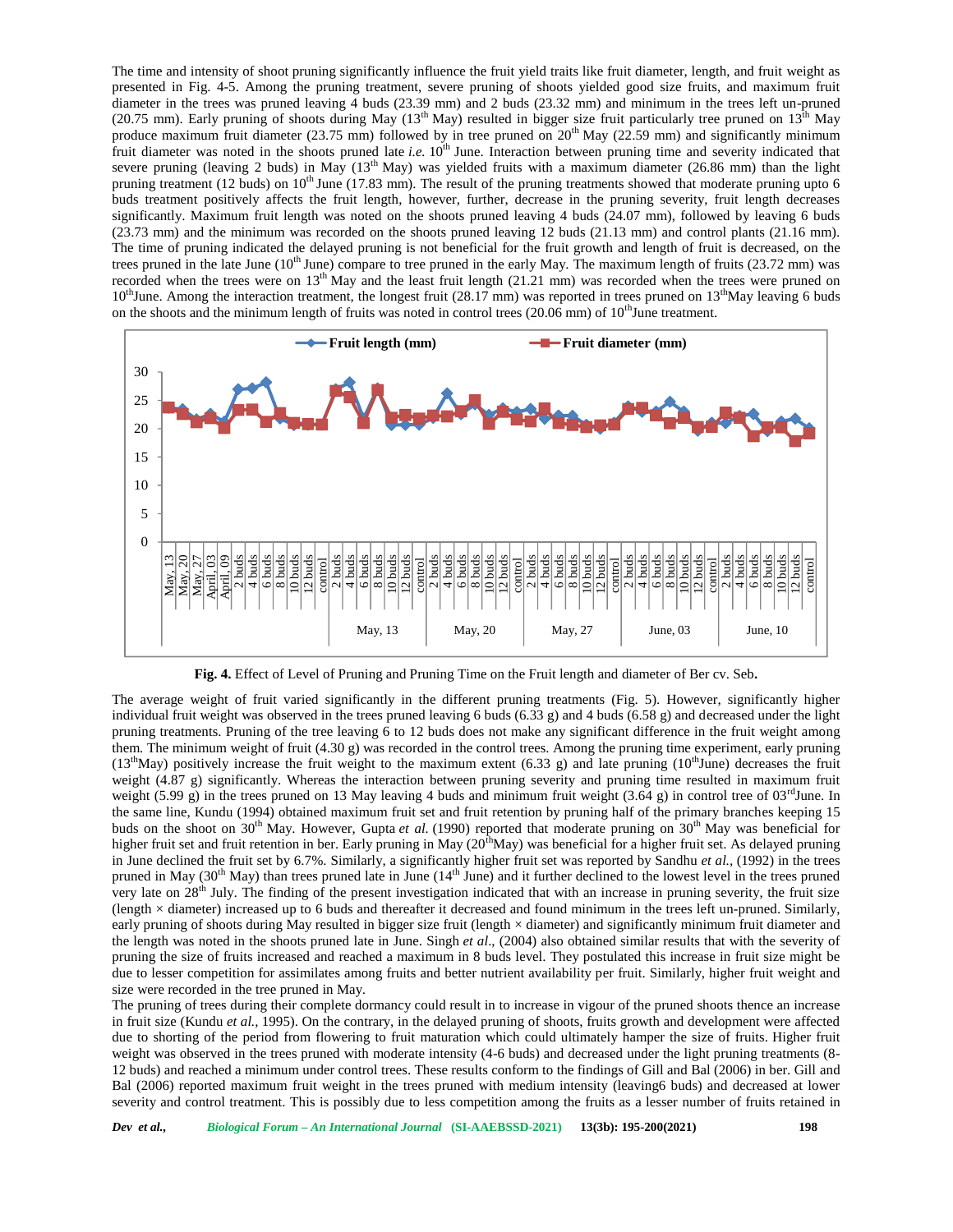severe and moderate pruning on trees so the metabolites availability per fruit increased. Among the pruning time experiment, early pruning  $(13<sup>th</sup>May)$  positively increase the fruit weight to the maximum extent and late pruning  $(10<sup>th</sup>June)$  decreases the fruit weight. Similarly, early pruning  $(9<sup>th</sup>May)$  was found beneficial to produce heavier ber. While in the late pruning on  $6<sup>th</sup>J$ une fruit weight was decreased. As trees pruned early were incomplete dormancy and probably owing to the dormant shoots becoming a better source for metabolites and nutrients (Gill & Bal, 2006). Moringa flowering and bud initiation were positively affected due to moderate pruning of the shoots (du Toit *et al.,* 2020).



**Fig. 5.** Effect of Level of Pruning and Pruning Time on the Fruit weight (g) of Ber cv. Seb.

The fruit TSS (°B) increased significantly with a decrease in pruning severity up-to-the 6 buds, and it decreased in light pruning treatment and the lowest value was recorded in trees pruned leaving 12 buds (27.57 °B) and control plants (25.58 °B). The maximum fruit TSS was found in the fruits produced in trees pruned leaving 6 buds (30.37 °B) and 4 buds (29.87 °B). Similarly, maximum TSS (30.64 °B) was recorded in the tree pruned in late May ( $27<sup>th</sup>$  May) and minimum in the trees which pruned early *i.e.*  $13<sup>th</sup>$  May (27.38 °B) and late *i.e.*  $10<sup>th</sup>$  June (28.13 °B). Further, the interaction of pruning time and severity resulted in maximum fruit TSS (35.12 °B) when trees were pruned on  $27<sup>th</sup>$  May by leaving 2 buds (Fig. 6). Concurrent results were reported by Adhikari and Kandel (2015), who reported that quality concerning TSS of the Guava fruit increased with the increased level of pruning irrespective of the timing of pruning. As severely pruned trees bear fewer fruits per shoot favour diversion of more assimilate per fruit. Hence, fruit TSS content improved in the severely pruned tree. Generally, the fruit quality in terms of total soluble solids improved as the amount of pruning was increased. Gupta and Gill (2015) also supported that, TSS content increases with the increasing pruning severity, and the minimum was in control. Whereas, Kundu *et al.,* (1995) observed that pruning of shoots in May  $(30<sup>th</sup>$  May) produced maximum total soluble solids in fruit.



**Fig. 6.** Effect of Level of Pruning and Pruning Time on the Fruit total soluble solids (°B) of Ber cv. Seb.

Based on the findings of the experiment, it can be summarized that moderate pruning up to the 6 buds on  $20^{th}$  May, enhanced the fruit yield and fruit quality of Ber under the arid Kachchh conditions. The ber tree is summer deciduous and bears fruits on the new shoots, therefore the plants respond positively to the pruning exercise. Trees are in deep dormancy during summer (May)